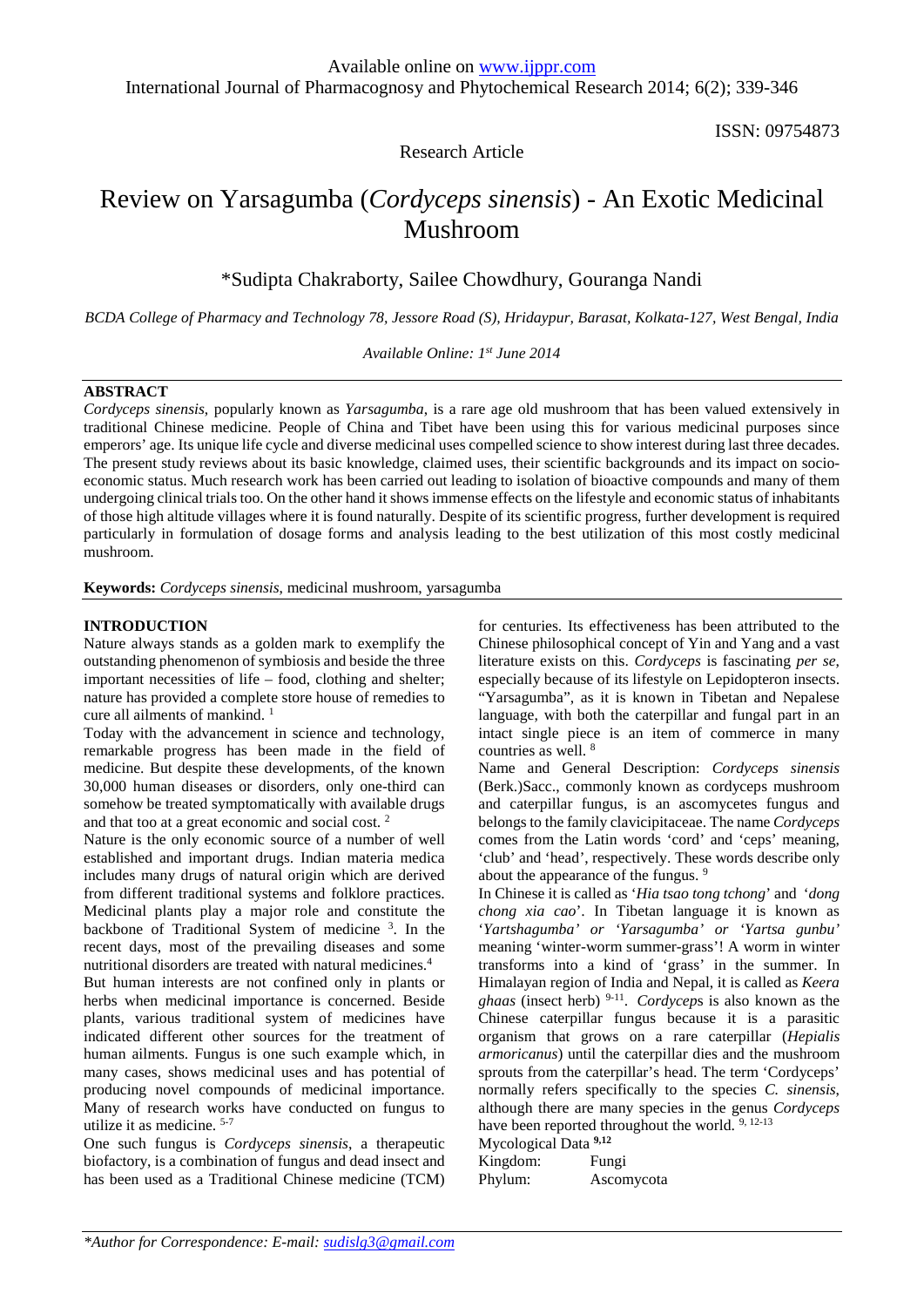

*Fig. 1: A mature Cordyceps sinensis in its natural habitat <sup>14</sup> Fig. 2: Life cycle of Cordyceps sinensis <sup>17</sup>*



*Fig. 3: Dried Cordyceps sinensis ready for market Fig. 4: Distribution area of cordyceps sinensis <sup>15</sup>*

| Class:   | Ascomycetes               |
|----------|---------------------------|
| Order:   | Hypocreales               |
| Family:  | Clavicipataceae           |
| Genus:   | Cordyceps                 |
| Species: | C. sinensis (Berk.) Sacc. |
| .        |                           |

Lifecycle: It is a mushroom which grows on a larva of ghost moth. During the summer and early autumn, mature fruiting bodies of *Yarsagumba* release millions of ascospores in the air which infect the larva and germinate inside its body. The fungal cells spread throughout the body through the circulatory system. As the larva is subterranean in habit, it continues digging the soil and enters inside from its rear part in a vertical position. During the winter season, the fungal cells rapidly proliferate inside the larva body and consume all the internal organs of the larva except its exoskeleton. Then the fungal cells convert into the compact white mass inside the body of larva, which is called endosclerotium. It is a dormant stage in the life cycle which can resist unfavorable environmental snow cold condition. When outer temperature slowly rises up at the beginning of the spring, the endosclerotium starts germinating and extrudes through the head part of the larva and ultimately protrudes through the soil.

This part called stroma gets fully mature in the summer (fruiting bodies) and again produces ascospores, which





infect the larvae in that region. At this season the collectors start collecting this fungus.

The life cycle needs one year to complete. In spring and summer it grows out of the host larva and forms a mushroom fruiting body above the ground, but grows inside the host larva during

autumn and winter. 15-16

Morphology: The fruit body is dark brown to black; and the 'root' of the organism, the larval body pervaded by the mushroom's mycelium appears yellowish to brown in color. It is 5-15 cm long and 0.14 to 0.4 cm thick. There are two types are available in market based on the colour. The whitish yellow is larger and good in quality. The other type is of copper colour and it is smaller as well as qualitatively compromised. <sup>13, 18</sup>

Distribution: It grows in high mountains at an altitude of 3,600 – 4,200 meters above sea level. It is found in Nepal Himalaya, Tibet, Bhutan, Sichun, Qunghai, Xizang and Yunnan provinces of China. In India it is mainly found in higher altitudes of Kumaun Himalaya and Garhwal Himalaya and also in higher altitudes of Arunanchal Pradesh and Sikkim. <sup>10</sup>

History And Traditional Uses: The medicinal value of the *Cordyceps* species has been recognized since ancient times in China and the surrounding Orient. The first written record of the *Cordyceps* species comes from China, in the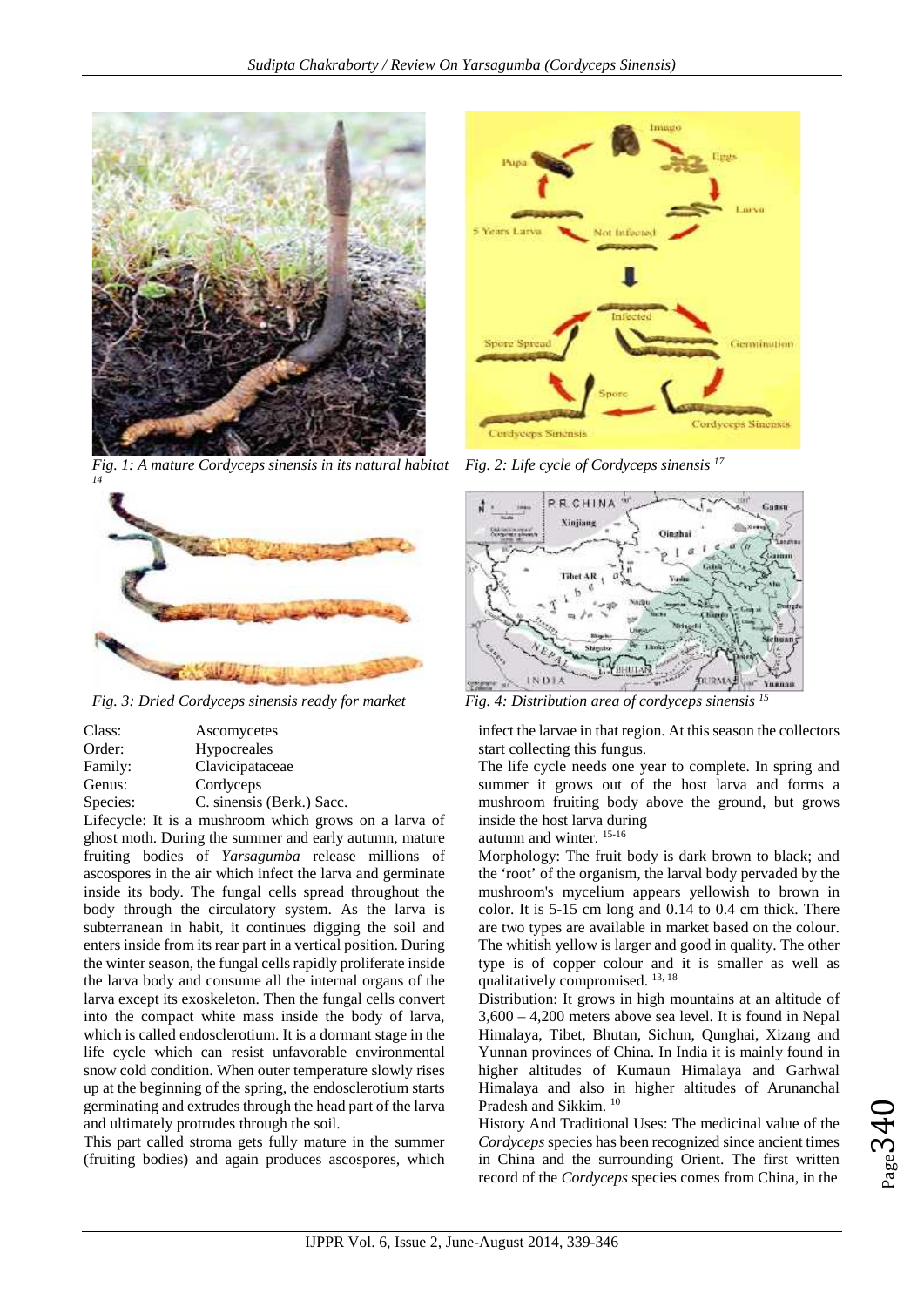| Table 1: Chemical constituents of <i>Cordyceps sinensis</i> |  |  |
|-------------------------------------------------------------|--|--|
|                                                             |  |  |

| Compounds                                                                                                                                                                                                                                                   |
|-------------------------------------------------------------------------------------------------------------------------------------------------------------------------------------------------------------------------------------------------------------|
| Ergosterol, Cerevisterol, -sitosterol. <sup>24</sup>                                                                                                                                                                                                        |
| Ergosteryl-3-O- -D-glucopyranoside, Ergosterol peroxide. <sup>25</sup>                                                                                                                                                                                      |
| 3-O-ferulylcycloartenol, Daucosterol, Stigmasterol, Stigmasterol 3-O-<br>acetate, Fungisterol. <sup>26</sup>                                                                                                                                                |
| Cholesterol, Campesterol, Dihydro brassicasterol. <sup>27</sup>                                                                                                                                                                                             |
| Uracil, Guanosine, Thymidine, Tridine, Dideoxyuridine, Guanine, Inosine.<br>28-29                                                                                                                                                                           |
| Adenine, Hypoxanthine, Adenosine, Cordycepin. 29-30                                                                                                                                                                                                         |
| Caffeine, Tetracosanamide. <sup>24</sup>                                                                                                                                                                                                                    |
| Cordycedipeptide A. 31                                                                                                                                                                                                                                      |
| Dideoxyadenosine, Inosine, Guanosine, Uridine. 19,29,32                                                                                                                                                                                                     |
| Cordyceamides A, Cordyceamides B, Aurantiamide acetate. <sup>33</sup>                                                                                                                                                                                       |
| Thymine, Cordysinin A, Cordysinin B, Cordysinin C, Cordysinin D,<br>Cordysinin E. 26                                                                                                                                                                        |
| D-glucan, Cordysinocan, Mannoglucan, D-mannitol. 34-36                                                                                                                                                                                                      |
| Cadaverine, Spermidine, Spermine, Putrescine. <sup>19</sup>                                                                                                                                                                                                 |
| Flazin, Perlolyrine. <sup>26</sup>                                                                                                                                                                                                                          |
| Cordymin, L-tryptophan. 37-38                                                                                                                                                                                                                               |
| Lauric acid, Myristic acid, Penta decanoic acid, Palmitoleic acid, Linoleic<br>acid, Oleic acid, Stearic acid, Docosanoic acid, Lignoceric acid. 39                                                                                                         |
| Palmitic acid, Succinic acid. 24,26                                                                                                                                                                                                                         |
| p-hydroxybenzoic acid, Vanillic acid, Syringic acid, p-methoxybenzoic<br>acid, p-hydroxyphenylacetic acid, 3,4-dihydroxyacetophenone, 4<br>hydroxyacetophenone, protocatechuic acid, acetovanillone, salicylic acid,<br>Furancarboxylic acid. <sup>26</sup> |
| Trihydroxyisoflavone, Glycitein, Daidzein, Orobol, Genistein. 26                                                                                                                                                                                            |
| B1, B2, B12, E, and K. <sup>28</sup>                                                                                                                                                                                                                        |
| K, Na, Ca, Mg, Fe, Cu, Mn, Zn, Pi, Se, Al, Si, Ni, Sr, Ti, Cr, Ga. <sup>28</sup>                                                                                                                                                                            |
| Aldehydes: Benzaldehyde, Benzene acetaldehyde, Nonanal, Decanal                                                                                                                                                                                             |
| Alcohols: Phenylethyl alcohol, 2-(methylthio)-3-pyridinol, 7-octadien-1-                                                                                                                                                                                    |
| ol                                                                                                                                                                                                                                                          |
| Aromatics: Azulene, 2,6-dimethylnaphthalene, 1,6-dimethyl-naphthalene<br>Phenols: 2-methyl-phenol, Butylated hydroxytoluene                                                                                                                                 |
| Acids: Phosphonic acid. 40                                                                                                                                                                                                                                  |
|                                                                                                                                                                                                                                                             |

year AD 620, at the time of the Tang Dynasty (AD 618– AD 907) which spoke of a creature whose annual existence alluded to a transformation from animal to plant in summer, and then again from plant to animal in winter. <sup>19-</sup> 21

Tibetan scholars wrote of the healing animal/plant through the 15th to 18th centuries, but knowledge of this only reached to the Western scientific audiences in 1726 and again in 1757 during the Qing Dynasty when Wu-Yiluo written "New Compilation of Materia Medica" which is scientifically reliable depiction of the *Cordyceps* mushroom. 9,19-20, 22

Traditionally it has been used as tonic and sexual stimulant for both sexes. For the same reason perhaps it has been named as "Himalayan herbal Viagra". It is used in case of sexual impotency. Other uses are in diarrhea, headache, cough, rheumatism, asthma, allergic rhinitis, irregular menstruation and in liver diseases. People have their own knowledge for the use of this in different diseases. 20, 23

Chemical Constituents: Journey of *Cordyceps sinensis* has been started as a Traditional Chinese medicine in Tibet and China. With the advancement of time it spread to Nepal and other parts of the world. Science and technology helped it for more rationale use. Much research work is carried out towards isolation of bio active chemical components of *Cordyceps sinensis*. Some of these are summarized in the Table 1.

Pharmacological Reports / Bioactivities

Anti-tumor and anticancer activities: Majority of currently used anticancer agents are derived in one way or another from natural sources. Nature have been prime source of highly effective conventional drugs for the treatment of many forms of cancer, and while the actual compounds isolated frequently may not serve as the drugs, they provides lead for the development of potential novel agents.<sup>41</sup>

Investigations have proved that *Cordyceps sinensis* shows anti tumor, free radical scavenging and anticancer effects. It has been suggested that polysaccharides of *Cordyceps sinensis* are may be responsible for these activity. 42-43 The role of polysaccharides in antitumor

effect is argued in some cases where it is suggested that the effects are may be due to sterols**.** 44-48

Mechanisms of inhibition of the growth of various cancer cells have also been proposed. It is suggested that cell growth may get arrested for different reasons such as enhancement of immunological function and non-specific immunity, selective inhibition of RNA synthesis, thereby affecting the protein synthesis, restricting the sprouting of blood vessels inducing tumour cell apoptosis, regulation of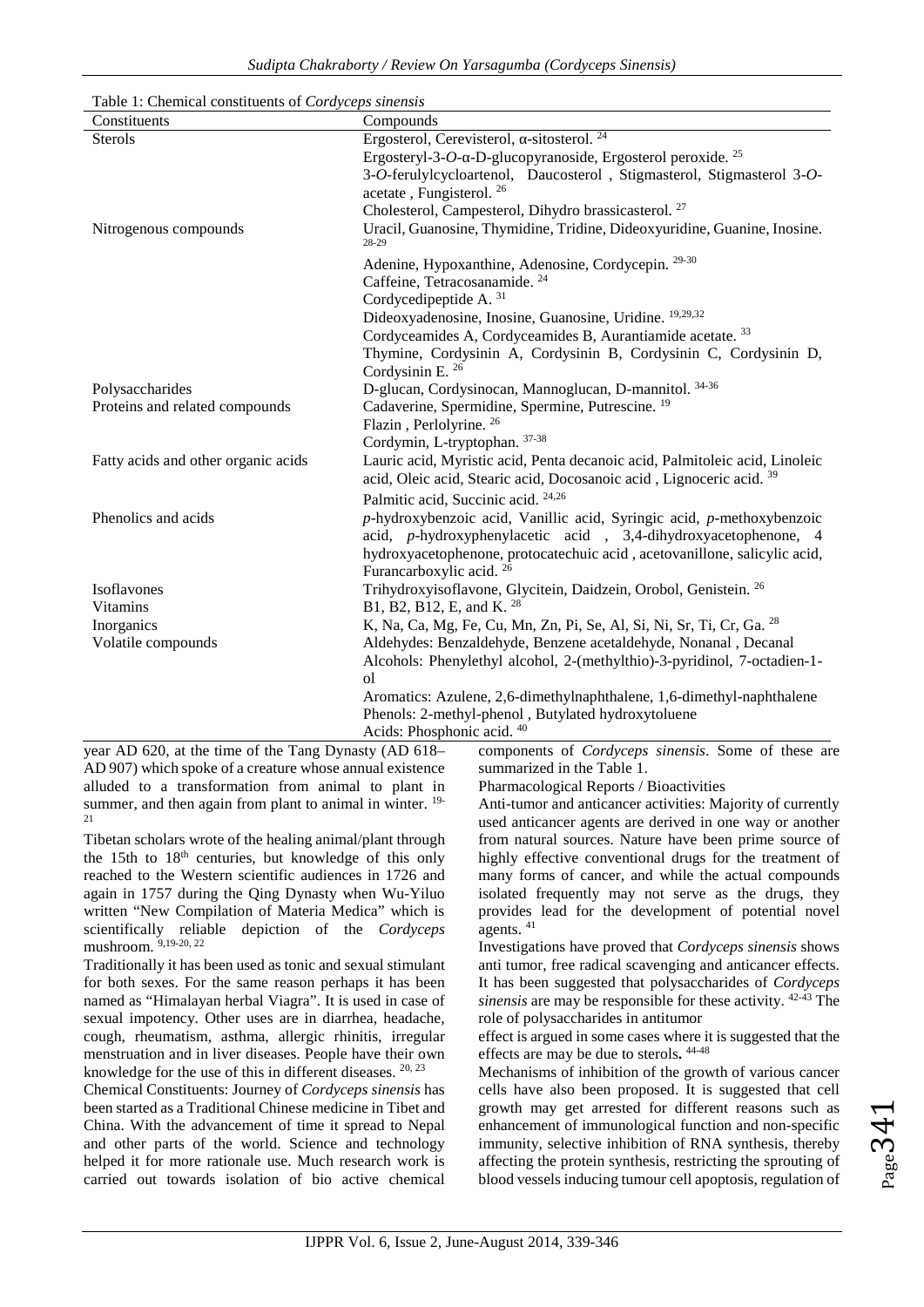

#### Fungisterol

*Fig. 5: Some chemical structures*

signal pathways, antioxidation and anti-free radical activity, anti-mutation effect, interfering with the replication of tumor-inducing viruses and nucleic acid methylation. <sup>49</sup>

Immunomodulator activities: *Cordyceps sinensis* shows both immunosuppressive and immuno-stimulating functions. Effects of various *codyceps* extracts/fractions have been studied on lymphoproliferative response, natural killer (NK) cell activity, interleukin-2 (IL-2) , tumor necrosis factor (TNF-) and also on allograft models. It is observed that low-molecular weight part of extracts/fractions mainly shows such kind of effects.<sup>50-53</sup>

Antidiabetic activities: Researchers have demonstrated the hypoglycemic effect on normal and alloxan-diabetic mice and streptozotocin (STZ)-diabetic rats. It is proposed that polysaccharides of *Cordyceps sinensis* are responsible for the said activity. 32, 44

Effect on Hepatic cells: Effects of *Cordyceps sinensis* on various abnormal hepatic conditions have been demonstrated using different models. It also modulates the cellular immune function and increases the serum complement level in the patients with post-hepatitic cirrhosis. It also shows short-term curative effect in chronic hepatitis B (HBV). 54-57

Bioactive components of *cordyceps* for liver protection are mostly cordyceps polysaccharides (CPs). The CPs can improve the immunological functions of organic cells, removing harmful components and thus reducing the injury to liver cells. The effects of CPs in protecting the liver were presented as follows: protective effect on immune liver injury, effect on patients with chronic hepatitis B, effect on patients with hepato cirrhosis after hepatitis, protective effect on liver fibrosis. <sup>49</sup>

Effect on Cardiovascular system: *Cordyceps sinensis* shows prominent effects different conditions of cardiovascular system. Mycelia and fruiting bodies of *Cordyceps sinensis* are rich in adenosine and therefore mild hypotensive effect and platelet aggregation inhibition are observed. It shows anti arrhythmic, vasodilating effect, negative inotropic effect and also inhibits thrombus formation. It also found to stimulate erythropoiesis in mouse bone marrow. 22, 58-62

Effect on kidney: Research works have demonstrated that *Cordyceps sinensis* shows protective effects on different nephrotoxicity. It also found to reduce acute renal failure (ARF) and Chronic renal failure (CRF) in rats. 63-66

Aphrodisiac and sexual stimulant: *Cordyceps* species and, especially, *C. sinensis* have been appreciated for many centuries in Traditional Chinese Medicine (TCM) for its use as sexual stimulant and health promotion  $^{19}$ . This libido-promoting activity has also been suspected and *Cordyceps* containing products have been consumed for the same purpose for years. But surprisingly there are only few direct evidences in the scientific literature which are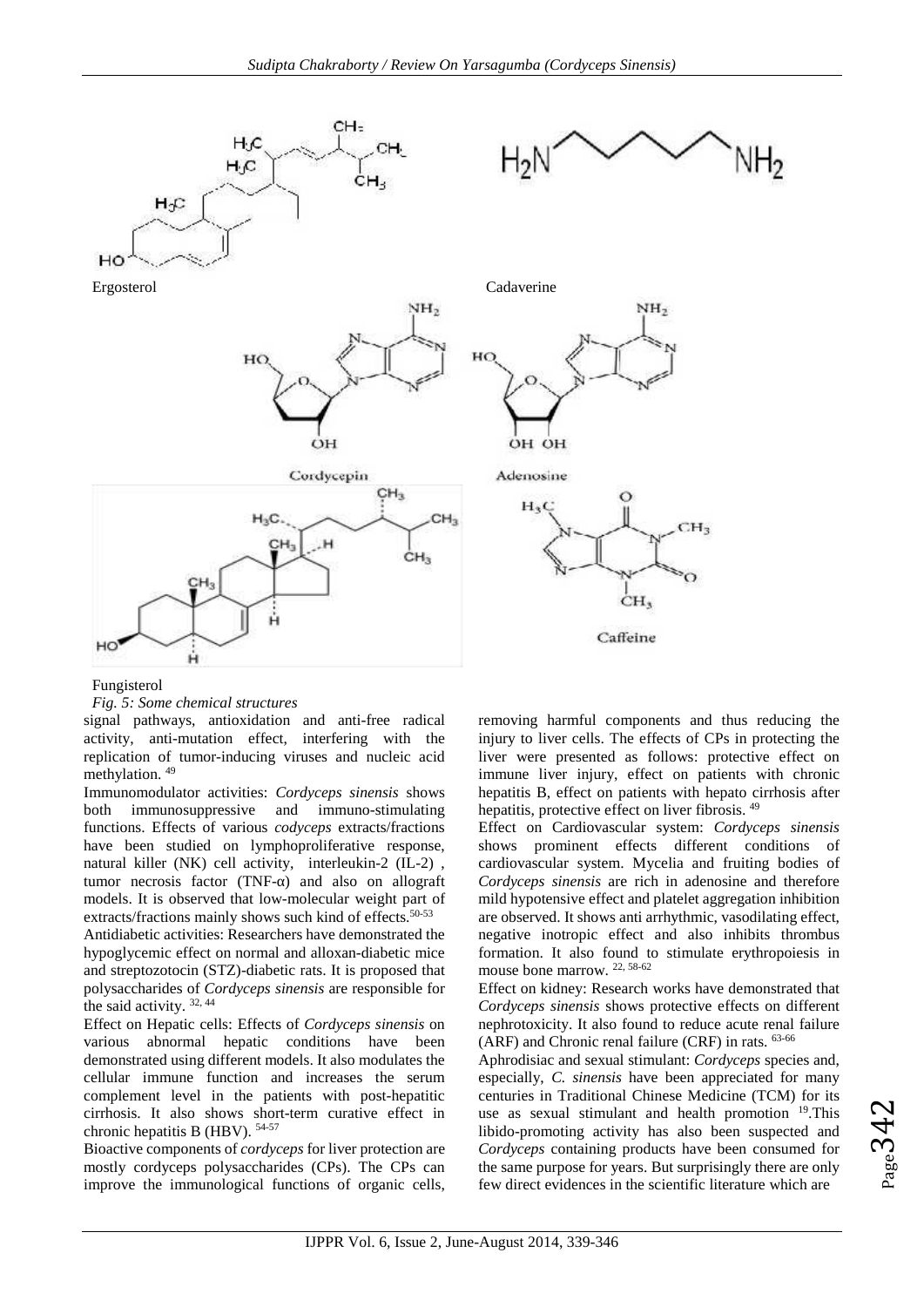

*Fig. 6: Steel wires & twigs inserted in Cordyceps sinensis*

strong enough to link the known metabolites to the function. It has been showed that *C. sinensis* stimulates corticosteroid production and steroidogenesis in animal models. 22, 44, <sup>67</sup>

Clinical trials of *Cordyceps sinensis* related to above mentioned ailments have been conducted in China and some other parts of the world which are being helpful to calculate doses and to formulate in appropriate dosage form. 22, 44

Enhancement of physical stamina**:** The best-known medicinal action of *Cordyceps* is in the increase of physical stamina. In 1993, the Chinese National Games brought this mushroom to the attention of the world's sporting authorities. A group of nine women athletes who had been taking *Cordyceps* shattered nine world records. There have been many reports of amazing improvements in performance in various sports due to the intake of *Cordyceps*. <sup>68</sup>

Clinical research has shown that *Cordyceps* increased cellular bio-energy—ATP (adenosine triphosphate) by as much as 55 per cent. Increased synthesis of ATP and faster energy recovery has also been reported. It would seem that *Cordyceps* improves the internal balance mechanism, thus making the utilization of oxygen more efficient. These properties may account for the overall physical enhancement, the extra endurance and the anti-fatigue effects that are seen in humans using *Cordyceps*. <sup>69</sup>

Adulteration: The great demand worldwide and the huge cost of the wild collected variety have led *Yarsagumba* trade far from the ethics. To balance the demand, supply is increased and this has given rise to variations in purity and quality, creating a situation in which there are a large number of counterfeit and adulterated products are being sold. <sup>70</sup>

*Cordyceps* is found in its natural state as attached to the mummified body of the caterpillar from which it arises. It is harvested as such, dried, and supplied into the market. As it is sold by weight, commonly it has been observed that better quality *Cordyceps* traditionally had fewer inserted sticks or twigs to gain more weight. This practice has been so widespread that it is virtually impossible to find wild collected *Cordyceps* without these fillers inserted. (Fig 6. shows such example)In modern practice metallic wires are inserted into the caterpillar rather than the traditional twig to gain more weight. 9,71-72

Analytical Approaches and Standardization: The methods for analyzing *Cordyceps* quality have not yet been standardized throughout the world. Different analytical methods and standards are practiced in various places. Almost all of the samples of wild *Cordyceps* have been shown to be very similar in chemical composition, but there is variation in the secondary metabolite compounds present in cultivated *Cordyceps sinensis* and other *Cordyceps* species. The nucleosides, and specifically the deoxy-nucleosides (e.g., Cordycepin), have been determined to be the most reliable indicator of potency. Beside this, some polysaccharides, ergosterol, mannitol, peptides, cordycepic acid are also proposed as markers for quality control.

Some analytical methods have been designed for standardization purpose. Gas chromatography with mass spectroscopic detection (GC/MS) method can be used for quantification of the target compounds in *cordyceps*. Better reliability has been observed in HPLC-Mass spectroscopic detection method. 22,72-73

1) High performance liquid chromatography (HPLC)

HPLC is a conventional method for analysis of non volatile compounds. For most cases, HPLC with UV–vis detection is the prevailing technique, which has been widely used for determination of components in Chinese medicine. Using HPLC coupled with UV detector, ergosterol, adenosine, cordycepin, and other nucleosides, Polysaccharides, Amino acids in *Cordyceps* were determined. 72-73

2) Gas chromatography (GC): GC–MS have been employed for analysis of the essential oil of *C. sinensis* and many compounds are identified. Verticiol, a compound resembling with verticine, has been found in *C.* sinensis which indicates anti-tussive and expectorant effects of *C. sinensis.* 72-73

3) Capillary electrophoresis (CE): High performance capillary electrophoresis (HPCE), a powerful tool in natural product analysis, has been applied for the analysis of compounds found in *Cordyceps.* With the help of this technique mainly nucleosides such as cordycepin, adenosine, guanosine, hypoxanthine, uracil, etc have been analyzed.

Socio-Economic Impact: In nature *C. sinensis* is found only at high altitudes on the Himalayan plateau and therefore difficult to harvest. Because of such difficulties, *Cordyceps* has always been one of the most expensive medicinal fungi known. Its high price had relegated it exclusively to members of the Emperor's court. It has been beyond the reach of the average people. Despite its cost and rarity, the unparalleled medicinal possibilities for *Cordyceps* spp. have made it a highly valued staple of traditional Chinese medicine.<sup>19</sup>

Market survey and the trend in the trade indicate that the price of *Yarshagumba* varies largely due to the quality and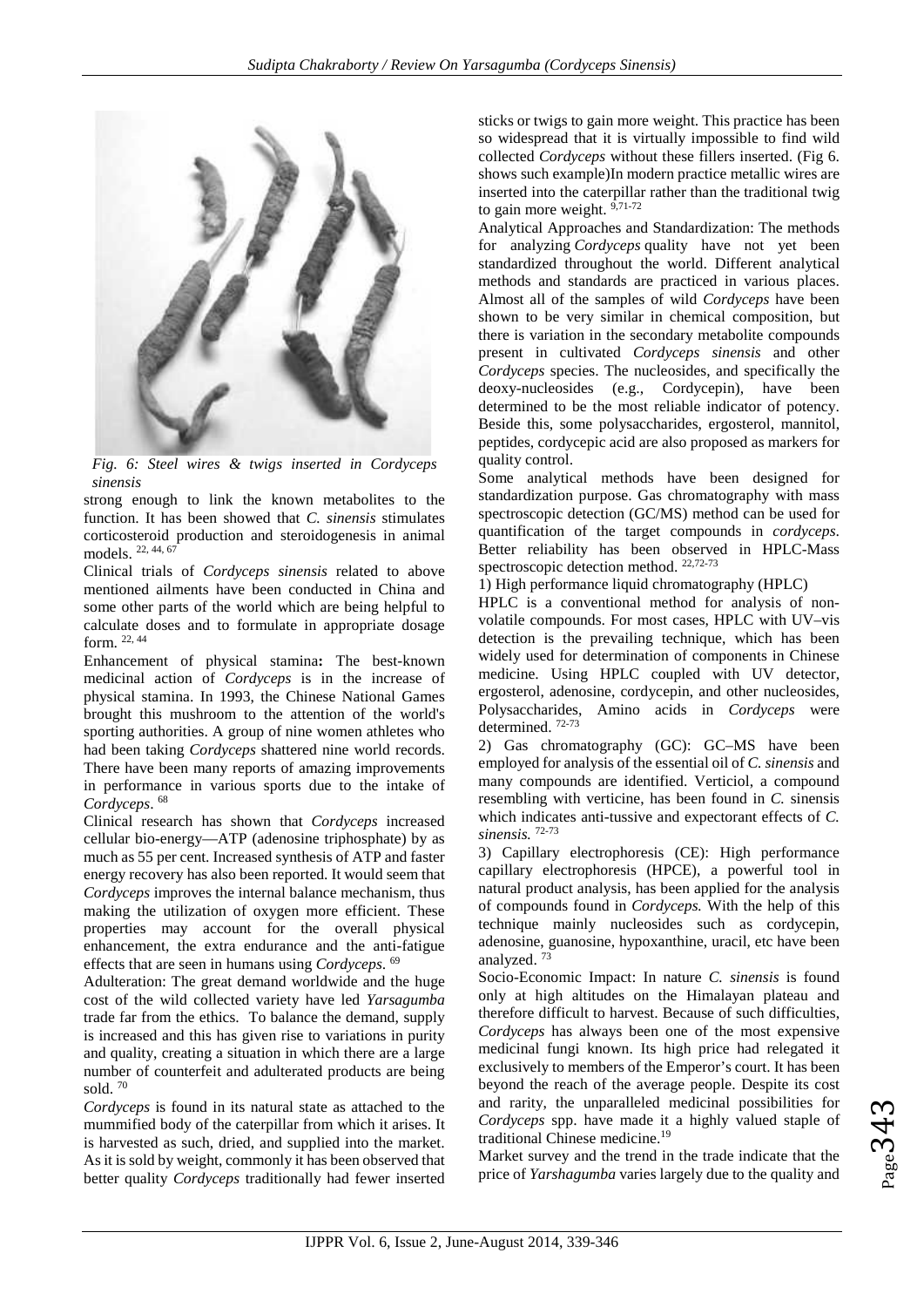the place too. Estimates show that the price may go up to \$ 9000 to \$10000 per kg for average quality and for good quality products it may rise to \$ 500000 per kg.<sup>15</sup>

This stream of cash income to rural communities from collection and trade of *Yarshagumba* has caused a farreaching transformation of social and economic conditions in the last two decades. The income derived through the collection and trade of this precious myco-medicinal herb has led to an empowerment of marginal communities living in extremely remote locations who used to secure their survival only through rustic and agricultural activities.

But where money is involved challenges are bound to come and so in this case too. It has been reported that during April to July (collection season of the fungus) schools are declared closed in some area of Nepal and Tibet for collection of fungus! Unfair trade like work/rice/milk etc against fungus has also been heard. The local communities fought over access to caterpillar fungus resources, and some of these turn violent resulting in a few deaths each year too.<sup>15,74</sup>

## **CONCLUSION**

*Cordyceps sinensis*, a traditional Chinese medicine, has always been prerogative to the richer section of the society. But as the time has progressed researchers shown interest to know the scientific base of the traditional uses. Today many of the claimed uses have got its scientific reason. Clinical trials are going on for some isolated compounds too. But the research work, vast knowledge and uses are limited to the countries where it is found mostly. Therefore study leading to its propagation by tissue culture and its chemical contents should be emphasized. All the possible measures need to be taken to make it available in global medicinal arena as this myco-medicinal herb has got so many benefits to offer us. Modern medicinal science should not forget its diversity of pharmacological effects which have the ability to make someone strong as an elephant, fast as a horse and beautiful as a peacock!

## **REFERENCES**

- 1. Kokate CK, Purohit AP, Gokhale SB. Pharmacognosy. Ed 17, Nirali Prakashan, Pune, 2001, 1-2.
- 2. Wangchuk P. Health Impacts of Traditional Medicines and Bioprospecting: A World Scenario Accentuating Bhutan's Perspective. *Journal of Bhutan Studies* 2008; 18: 116- 134.
- 3. Samraj K, Thillaivanan S, Parthiban P. A review of beneficial effects of medicinal plants on skin and skin diseases. *International journal of pharmaceutical research and bio-science* 2014; 3(1): 93-106.
- 4. Chowdhury S, Chakraborty S, Nandi G, Bala NN. Phytosomes – emerging thrust area of drug development technology. *International journal of drug formulation and research* 2014; 5(1): 1-14.
- 5. Oliver SJ. The role of traditional medicine practice in primary health care within Aboriginal Australia: a review of the literature. *Journal of Ethnobiology and Ethnomedicine* 2013; 9:46.
- 6. Houbraken J, Frisvad JC, Samson RA. Fleming's penicillin producing strain is not *Penicillium chrysogenum* but *P. rubens. IMA Fungus* 2011; 2(1): 87–95.
- 7. Khan R, Shahzad S, Choudhary MI, Khan SA, Ahmad A. Communities of endophytic fungi in medicinal Plant *withania somnifera. Pak. J. Bot* 2010; 42(2): 1281- 1287.
- 8. Russell R, Paterson M. Cordyceps A traditional Chinese medicine and another fungal therapeutic biofactory? *Phytochemistry* 2008; 69: 1469–1495.
- 9. Holliday J, Cleaver M, Wasser SP. Cordyceps in "Encyclopedia of Dietary Supplements", Dekker Encyclopedias, Taylor and Francis Publishing, 2005; 1- 13. Web: http://www.alohamedicinals.com/cordyceps.pdf [Accessed on 5/1/14]
- 10. Singh N, Pathak R, Kathait AS, Rautela D, Dubey A. Collection of Cordyceps sinensis (Berk.) Sacc. in the Interior Villages of Chamoli District in Garhwal Himalaya (Uttarakhand) and its Social Impacts. *Journal of American Science* 2010; 6(6):5-9.
- 11. Yaqian L. Making Gold: Commodification and Consumption of the Medicinal Fungus *Chongcao* in Guangdong and Hong Kong. *Hong Kong Anthropologist* 2011; 5: 1-17.
- 12. Shrestha B. Diversity *of Cordyceps* Fungi in Nepal. *Nepal Journal of Science and Technology* 2011; 12:103-110.
- 13. Rana VS. Propagation prospects of caterpillar mushroom. *Natural product radiance* 2004; 3(3): 167- 169.
- 14. Sarkar S. The Himalayan Viagra. *China Daily Asia Weekly* 2011; July 1-7: 23. Web: http://www.yarsagumba.eu/cdasiaweekly.pdf [Accessed on 5/1/14]
- 15. Winkler D. Caterpillar Fungus (*Ophiocordyceps sinensis*) Production and Sustainability on the Tibetan Plateau and in the Himalayas. *Asian Medicine* 2009; 5: 291–316.
- 16. "Yarsa Gumba (*Ophiocordyceps sinensis*): A national pride of Nepal" by Bhushan Shrestha. Web: http://sonsik.org.np/uploads/2\_2.%20Yarsa%20Gumb a%20(Ophiocordyceps%20sinensis%20A%20national %20pride%20\_Bhushan%20Shrestha.pdf [Accessed on 8/1/14]
- 17. http://www.eunet2u.com/products/cordyceps.html [Accessed on 15/1/14]
- 18. Mishra RN, Upadhyay Y. Cordiceps sinensis: The Chinese Rasayan- Current Research Scenario. *International Journal of Research in Pharmaceutical and Biomedical Sciences* 2011; 2(4):1503-1519.
- 19. Holliday J, Cleaver M. Medicinal Value of the Caterpillar Fungi Species of the Genus Cordyceps (Fr.) Link (Ascomycetes). A Review. *International Journal of Medicinal Mushrooms* 2008;10(3):219–234.
- 20. Devkota S. Yarsagumba [*Cordyceps sinensis* (Berk.) Sacc.]; Traditional Utilization in Dolpa District, Western Nepal. *Our Nature* 2006; 4:48-52.

 $Page344$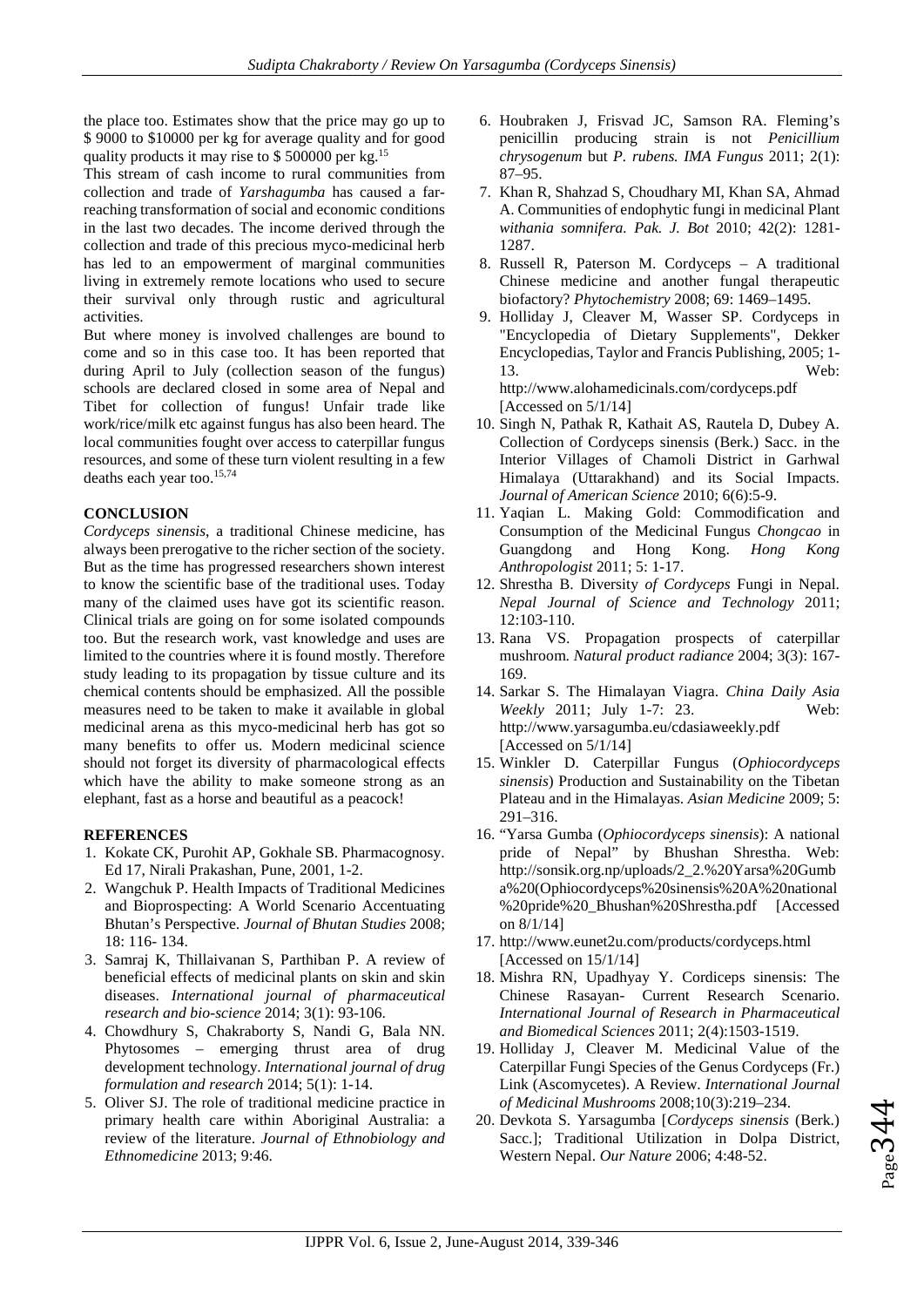- 21. Zhou JS, Halpern G, Jones K. The scientifi c rediscovery of an ancient Chinese herbal medicine: Cordyceps sinensis. *J Altern Complement Med* 1998; 4:429–457.
- 22. Halpern GM. Healing mushrooms. Square One Publishers, Garden City (NY), 2007, 65-86
- 23. Sharma S, Bajracharya R, Sitaula B. Indigenous Technology Known in Nepal – A review. *Indian Journal of Traditional Knowledge* 2009; 8(4): 569-576.
- 24. Li SP, Zhao KJ, Ji ZN, Song ZH, Dong TTX, Lo CK, Cheung JKH, Zhu SQ, Tsim KWK. A polysaccharide isolated from *Cordyceps sinensis*, a traditional Chinese medicine, protects PC12 cells against hydrogen peroxide-induced injury. *Life Sciences* 2003; 73: 2503- 2513.
- 25. Bok JW, Lermer L, Chilton J, Klingeman HG, Towers GHN. Antitumor sterols from the mycelia of *Cordyceps sinensis*. *Phytochemistry* 1999; 51:891 898.
- 26. Yang ML, Kuo PC, Hwang TL, Wu TS. Antiinflammatory principles from *Cordyceps sinensis*. *Journal of Natural Products* 2011; 74: 1996-2000.
- 27. Kadota S, Shima T, Kikuchi T. Steroidal components of I-Tiam-Hong and *Cordyceps sinensis*, separation and identification by high performance liquid chromatography. *Yakugaku Zasshi* 1986; 106:1092- 1097.
- 28. Zhu JS, Halpern GM, Jones K. The scientific rediscovery of a precious ancient Chinese herbal regimen: *Cordyceps sinensis:* Part I. *Journal of Alternative and Complementary Medicine* 1998; 4: 289-303.
- 29. Liu Y, Xu F, Chen B, Zhang J, Yao S.CZE determination of nucleosides and nucleobases from natural *Cordyceps sinensis* and cultured *Cordyceps militaris*. *Yaowu Fenxi Zazhi* 2010; 30: 24-29
- 30. Huang LF, Liang YZ, Guo FQ, Zhou ZF, Cheng BM. Simultaneous separation and determination of active components of *Cordyceps sinensis* and *Cordyceps militarris* by LC/ESI-MS. *Journal of Pharmaceutical and Biomedical Analysis* 2003; 33:1155-1162.
- 31. Jia JM, Ma XC, Wu CF, Wu LJ, Hu GS. Cordycedipeptide A, a new cyclodipeptide from the culture liquid of *Cordyceps sinensis* (Berk.) Sacc. *Chemical & Pharmaceutical Bulletin* 2005; 53:582- 583.
- 32. Li SP, Zhang GH, Zeng Q, Huang ZG, Wang YT, Dong TTX, Tsim KWK. Hypoglycemic activity of polysaccharide, with antioxidation, isolated from cultured *Cordyceps* mycelia. *Phytomedicine* 2006; 13: 428- 433.
- 33. Jia JM, Tao HH, Feng BM. Cordyceamides A and B from the culture liquid of *Cordyceps sinensis* (Berk.) Sacc. *Chemical & Pharmaceutical Bulletin* 2009; 57: 99-101.
- 34. Wu Y, Sun C, Pan Y. Studies on isolation and structural features of a polysaccharide from the mycelium of a Chinese edible fungus (*Cordyceps sinensis*). *Carbohydrate Polymers* 2006; 63: 251-256.
- 35. Cheung JKH, Li J, Cheung AWH, Zhu Y, Zheng KYZ, Bi CWC *et al*. Cordysinocan, a polysaccharide isolated

from cultured *Cordyceps*, activates immune responses in cultured T-lymphocytes and macrophages: signaling cascade and induction of cytokines. *Journal of Ethno pharmacology* 2009; 124: 61-68.

- 36. Wu Y, Hu N, Pan Y, Zhou L, Zhou X. Isolation and characterization of a mannoglucan from edible *Cordyceps sinensis* mycelium. *Carbohydrate Research* 2007; 342: 870-875.
- 37. Qian GM, Pan GF, Guo JY. Anti-inflammatory and antinociceptive effects of cordymin, a peptide purified from the medicinal mushroom *Cordyceps sinensis*. *Natural Product Research* 2012; (DOI:10.1080/ 14786419.2012.658800).
- 38. Zhang SS, Zhang DS, Zhu TJ, Chen XY. A pharmacological analysis of the amino acid components of *Cordyceps sinensis* Sacc. *Acta Pharmaceutica Sinica* 1991; 26: 326-330.
- 39. Yang FQ, Feng K, Zhao J, Li SP. Analysis of sterols and fatty acids in natural and cultured *Cordyceps* by one-step derivatization followed with gas chromatography-mass spectrometry. *Journal of Pharmaceutical and Biomedical Analysis* 2009; 49: 1172- 1178.
- 40. Yu S, Zhang Z, Fan M. Analysis of volatile compounds of mycelia of *Hirsutella sinenis*, the anamorph of *Ophiocordyceps sinensis*. *Applied Mechanics and Material* 2012; 140: 253-257.
- 41. Sachin H, Kishor D, Vijay K, Bibhilesh M. Evaluation of anticancer activity of plumbago zeylanica linn. leaf extract. *International Journal of Biomedical Research* 2010; 1(2): 01-09.
- 42. Wang BJ, Won SJ, Yu ZR, Su CL. Free radical scavenging and apoptotic effects of Cordyceps sinensis fractionated by supercritical carbon dioxide. *Food and Chemical Toxicology* 2005; 43:543–552.
- 43. Zhang Q, Wu J, Hu Z, Li D. Induction of HL-60 apoptosis by ethyl acetate extract of Cordyceps sinensis fungal mycelium. *Life Sciences* 2004; 75:2911–2919.
- 44. Wang SY, Shiao MS. Pharmacological Functions of Chinese Medicinal Fungus *Cordyceps sinensis* and Related Species. *Journal of Food and Drug Analysis* 2000; 8(4): 248-257.
- 45. Kuo YC, Lin CY, Tsai WJ, Wu CL, Chen CF, Shiao MS. Growth inhibitors against tumor cells in *Cordyceps sinensis* other than cordycepin and polysaccharides. *Cancer Invest* 1994; 12: 611-615.
- 46. Yoshida J, Takamura S, Yamaguchi N, Ren LJ, Chen H, Koshimura S, Suzuki S. Antitumor activity of an extract of *Cordyceps sinensis* (Berk.) Sacc. against murine tumor cell lines. *Jpn. J. Exp. Med*. 1989; 59: 157-161.
- 47. Lin PZ. Inhibitory effect of *Cordyceps* on carcinogenesis of the fore stomach in mice. *Chin. J. Oncol*. 1984; 6: 335-337.
- 48. Du DJ. Antitumor activity of *Cordyceps sinensis* and cultured *Cordyceps* mycelia. *Bull. Chin. Materia Medica*. 1986; 11: 51-54.
- 49. Zhou X, Gong Z, Su Y, Lin J, Tang K. Cordyceps fungi: natural products, pharmacological functions and